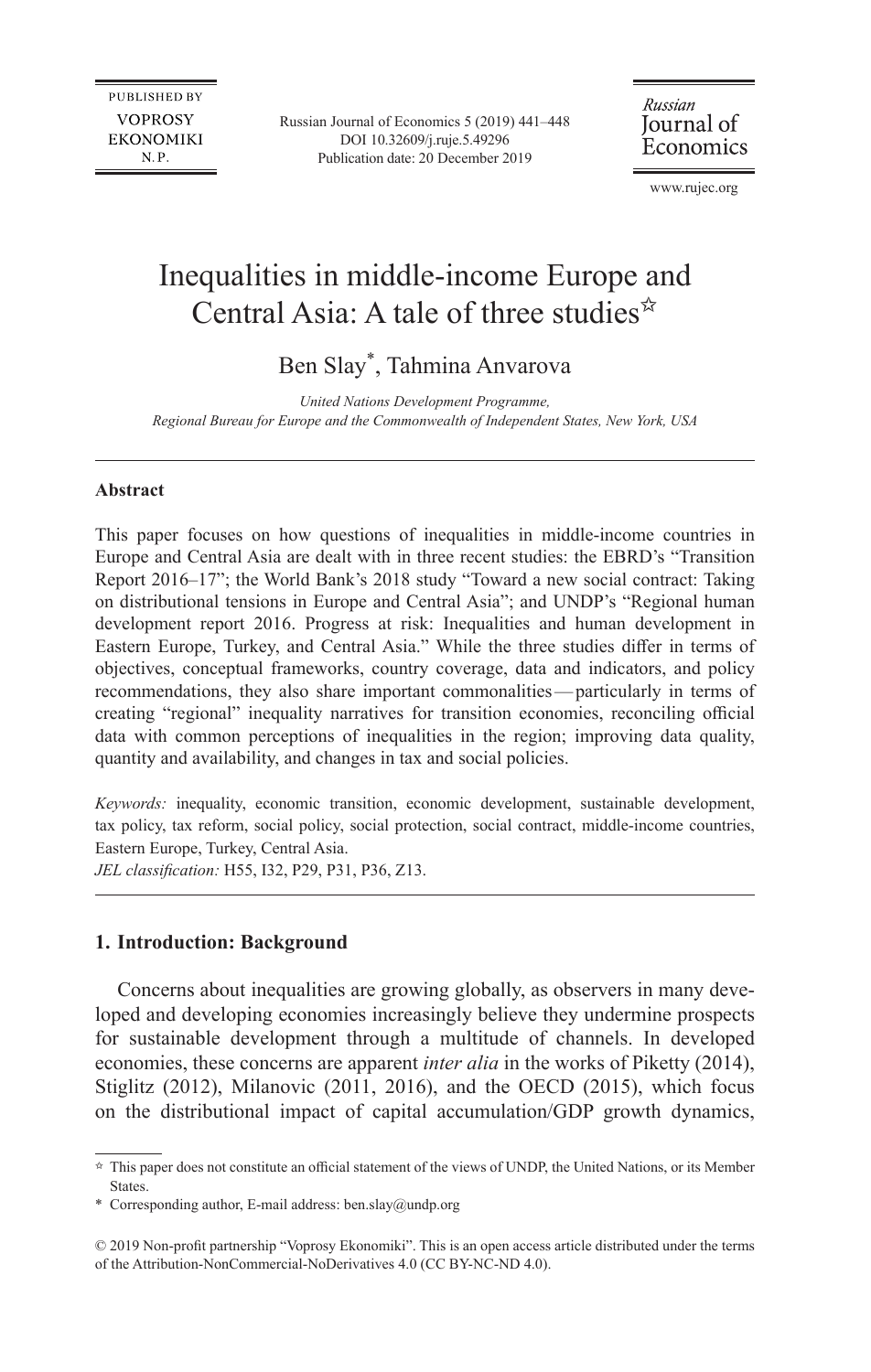financial globalization, structural and demographic changes, wage premia for skilled labor, and interest group articulation patterns. UNDP's *Humanity Divided* (UNDP, 2013) investigated causes and implications of inequalities in developing countries. It found that, while income inequalities are generally high and rising in many developing economies, some had managed to reduce them by expanding social safety nets and promoting the formalization of employment.

These narratives and experiences are not irrelevant for the transition economies of Europe and Central Asia. However, they miss some important elements of the challenges posed by inequalities for these countries. For one thing, despite their "developing"/middle-income country status, during socialism (prior to the 1990s) these economies reported relatively low socio-economic inequalities. While official data indicate that income inequalities rose during the "transition recessions" of the 1990s, these increases were interpreted by at least some observers as desirable (or at least inevitable) "corrections" of/ responses to often violent pre-transition social leveling.<sup>1</sup> Moreover, official data (as shown both on national statistical office websites and in leading international databases like POVCALNET and SWIID) also indicate that, since 2000, income inequalities in many of the countries have fallen back towards pre-transition levels. These data also indicate that falling inequalities helped reduce income poverty and allowed the region's middle classes (measured in income terms) to stage a comeback. They also suggest that relatively well developed social protection systems<sup>2</sup> and comparatively high levels of gender equality<sup>3</sup> have ensured that the benefits of economic growth have been fairly evenly spread.

However, a closer look at official income inequality data may suggest less optimistic conclusions. For one thing, the official data may significantly understate actual levels of income inequalities in the region: household budget survey data are well known to suffer from errors of exclusion regarding the incomes of the very rich and the very poor. Moreover, the absence of credible, internationally comparable data on personal wealth often precludes evidence-based discussions about inequalities in the distribution of wealth—which, for a region whose political economy has often been described as dominated by "oligarchs" (Guriev and Rachinsky, 2005; Braguinsky, 2007), may be a conspicuous shortcoming. Official data do however indicate that large numbers of people are excluded from the "decent jobs" that provide middle-class salaries and access to social protection; women, labor migrants, the displaced, people with disabilities, and some ethnic minorities (e.g., Roma) are particularly likely to be victims of this

<sup>1</sup> For example, the World Bank's study of the first decade of transition in the region argued that "positive developments largely explain the rise in inequality [such as] rising returns to education, decompressing wages, and emerging returns to risktaking and entrepreneurship. These forces are welcome despite the increase in inequality, because they signal that the market is now rewarding skills and effort, as in more mature market economies" (World Bank, 2002, p. 14).

<sup>&</sup>lt;sup>2</sup> This can be seen, for example, in the data from the World Bank's ASPIRE database, which show relatively high (compared to other middle-income countries) shares of GDP devoted to social protection, as well as the shares of poorer households receiving pensions and social transfers.<br><sup>3</sup> UNDP's gender and development and gender inequality indexes show that middle-income countries in

Europe and Central Asia generally report less gender inequality than do middle-income countries in other regions (see [http://hdr.undp.org/en/data\)](http://hdr.undp.org/en/data)—when measured, for example, in terms of labor force participation and education attainment).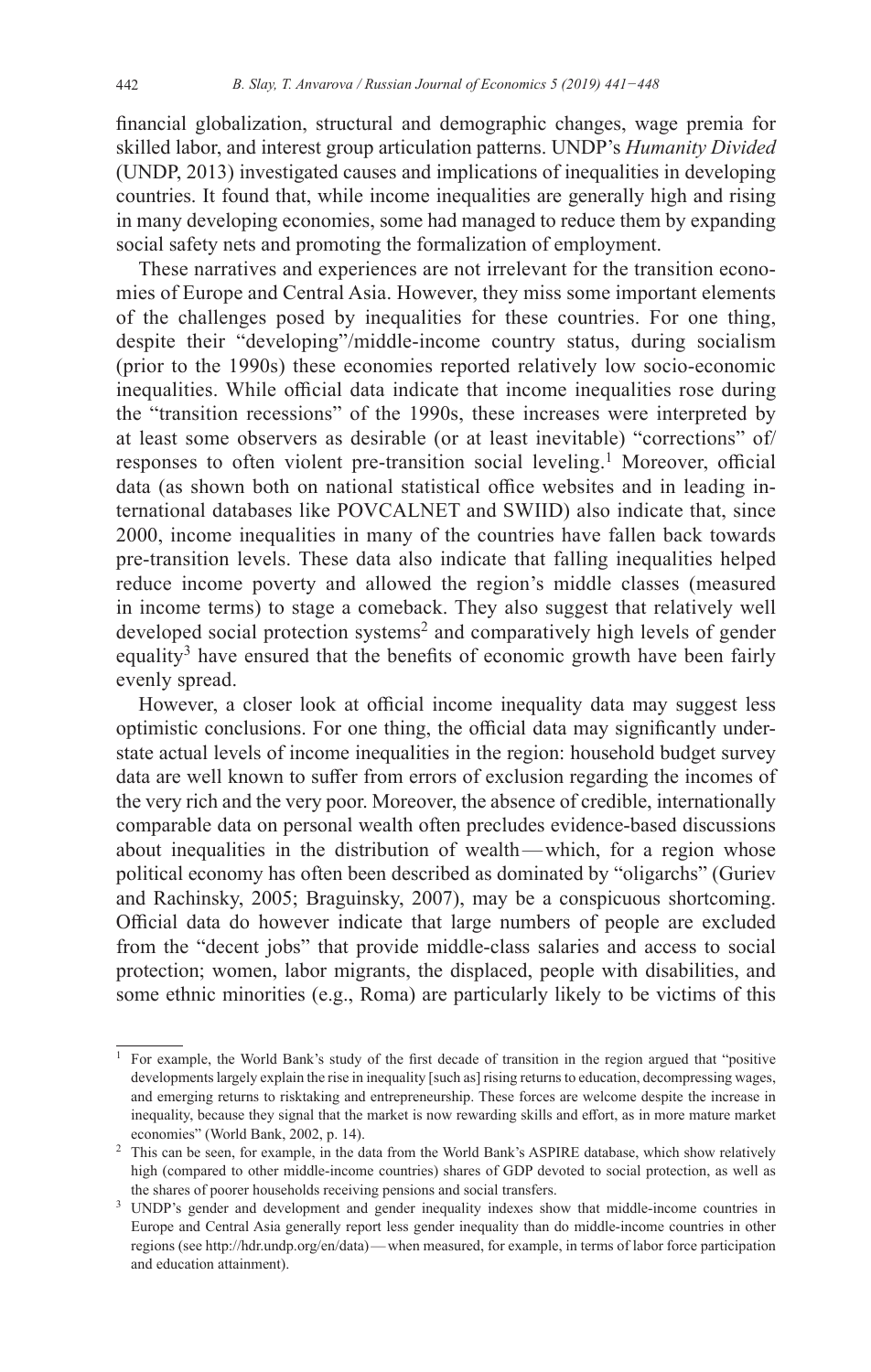exclusion.<sup>4</sup> Public opinion data often point to concerns about large and growing socio-economic inequalities across these transition economies.<sup>5</sup> New gender gaps seem to be appearing in a number of countries, reflecting "double burdens" on working women who also provide extensive intra-household care services, as well as (in some countries) declining rates of female labor force participation and education enrolment (for girls).<sup>6</sup>

## **2. The "tale of three studies"**

The three studies considered here—the EBRD's "Transition Report 2016–17" (EBRD, 2017); the World Bank's 2018 study "Toward a new social contract: Taking on distributional tensions in Europe and Central Asia" (Bussolo et al., 2018); and UNDP's "Regional human development report 2016. Progress at risk: Inequalities and human development in Eastern Europe, Turkey, and Central Asia" (UNDP, 2016)—seek to connect global inequality narratives with the region's post-communist characteristics. As such, they share a number of commonalities—particularly a reliance on official (national statistical office) data on the distribution of household incomes, as well as the proposition that inequalities are high, rising, or otherwise important and should be addressed. On the other hand, the three studies may be differentiated according to the following criteria.

*Conceptual framework.* The EBRD report considers inequalities against the backdrops of transitions to market economies, financial inclusion, and convergence of incomes/living standards in less wealthy European countries towards those reported in more wealthy countries. The UNDP report focuses on inequalities as they pertain to the Sustainable Development Goals<sup>7</sup>—particularly SDGs 10 ("reduce inequalities within and between countries") and 5 ("achieve gender equality and empower women and girls"), and some of the issues associated with the targets and indicators for these goals. The World Bank report examines inequality questions in the region under its "shared prosperity" rubric, as well as from a "social contract" perspective—according to which a stable social contract uses public policies to align market-generated income distributions with societal preferences for equity.

*Report objectives.* The World Bank report looks to extend inequality narratives developed for the upper-income countries—most of which are parliamentary democracies, have relatively extensive databases on inequalities of wealth (as well as income), and possess progressive income tax and well developed social protection systems—to the middle-income transition economies of Central and Eastern Europe, Turkey, and the Caspian Basin/Central Asia. For much of this latter group, institutions of parliamentary democracy, progressive income tax

<sup>4</sup> This can be seen in the numbers of people working (or shares of total employment) in subsistence agriculture (i.e., sole proprietorships working on small holdings) or in sectors where average wages are close to the poverty line. For more on Roma labor market and social exclusion, see Robayo and Millan (2019).<br><sup>5</sup> In addition to the data to this effect presented in the UNDP (2016) and EBRD (2017) reports, other sources

with the same results include the World Values Survey and Transparency International corruption perceptions index. 6 World Bank data show women's labor force participation rates falling in the last decade for Kyrgyzstan and

Tajikistan. Gender parity rates (showing the ratio of women to men) in tertiary education enrollments during the past decade dropped for Georgia, Ukraine, and Uzbekistan.

<sup>7</sup> See <https://sustainabledevelopment.un.org/sdgs>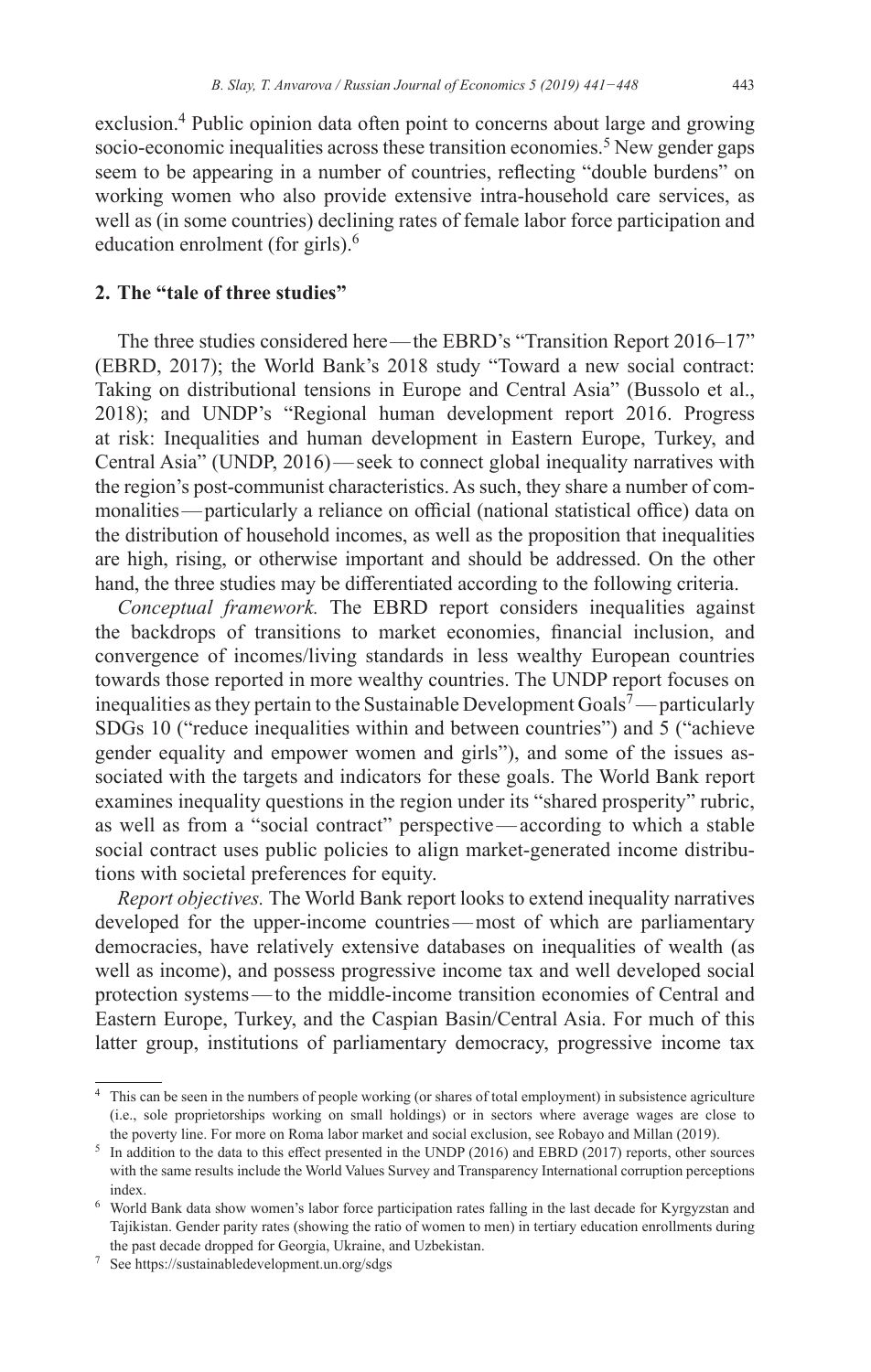systems, and official data on inequalities of wealth are either weaker or absent. Likewise, the "social contract" notion arguably means something rather different (less related to political democracy) in many of these countries, as compared to the West European countries to which the concept's roots can be traced.

In its focus on linkages between inequalities and the SDGs, the UNDP report highlights the opportunities (and limitations) of using the SDGs (particularly when combined with official household survey data) to support analyses and narratives inequality concerning inequalities in the region. This reflects the UNDP report's objective of operationalizing the "leave no one behind" principle that underpins the global Agenda 2030 for sustainable development<sup>8</sup> (for which the SDGs are the monitoring framework), and to extend these linkages beyond SDGs 5 and 10 to goals 8 (on inclusive growth and decent jobs) and 16 (on inclusive and accountable governance). It also reflects the facts that:

- Such common measures of inequalities as Gini coefficients and Palma ratios are not included in the global SDG indicator set (so that many SDG10 indicators cannot be monitored on basis of publicly available national statistical data);
- Official income distribution data in many of these countries do not show particularly high or rising levels of inequality;
- Different national and international data sets for income distribution in these countries often show different trends that complicate international comparisons and confuse narratives;
- There are virtually no official data on the distribution of wealth in these countries; and
- Subjective (unofficial) data indicate that survey respondents in the region often perceive of inequalities to be significant, growing, and problematic.

In line with its narratives linking inclusion (and sustainability) to economic transition, the EBRD report combines a general overview of inequality issues in transition economies with an analysis of subjective inequality data collected in the EBRD's life in transition (LITS) survey data set. These data, which are based on information collected from some thousands of survey respondents across the region,<sup>9</sup> show that popular concerns about inequalities in the region are high and rising, and are not necessarily consistent with the pictures presented by national data on income inequalities.

*Country coverage* accounts for important difference in the reports' foci and conclusions. Whereas the World Bank study's geographic focus includes all the countries of Europe and Central Asia, the EBRD study examines only the transition economies within this group (including Mongolia), largely leaving the West European/OECD-DAC countries out of the analysis. The UNDP study has the narrowest geographic scope, focusing solely on the countries and territories of Europe and Central Asia that fall into the World Bank's low- and middle-income categories, and are viewed by UNDP as programme (i.e., not donor) countries. The transition economies that joined the European Union (EU) in 2004, 2007, and 2013, as well as the Russian Federation and Mongolia, are therefore outside the scope of the UNDP report. These differences in coverage

<sup>8</sup> See <https://sustainabledevelopment.un.org/sdgs>

 $9\text{ The third phase of the EBRD (2016) survey is based on data collected from 51,000 respondents.}$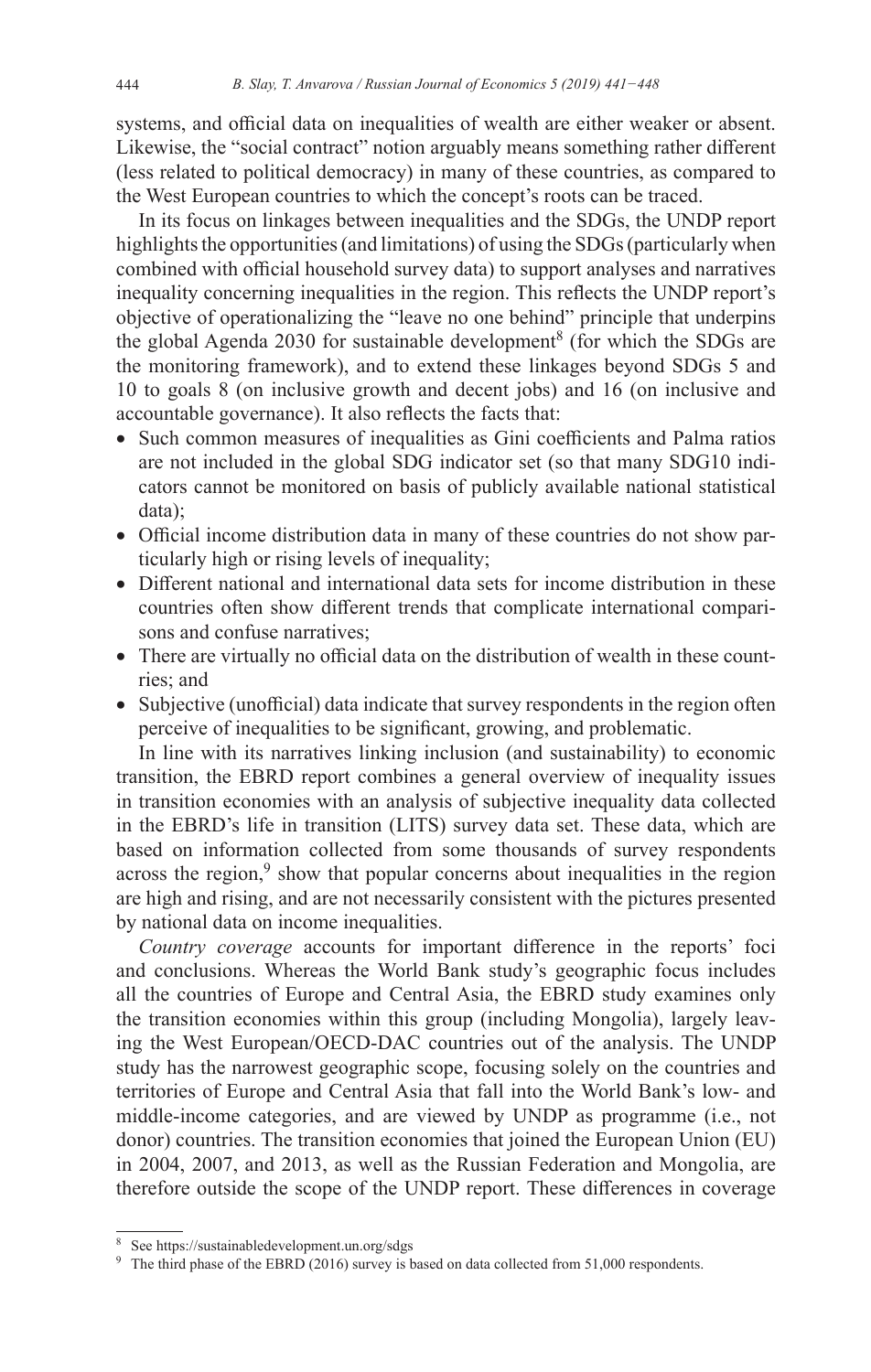have implications for the reports' recommendations, *inter alia* concerning such policies as progressive taxes on income and wealth—the effectiveness of which is generally understood to decline with growth in average national per-capita income levels across the region.

*Data* and indicators used also account for differences in focus, conclusions, and recommendations across the three reports. The UNDP report relies extensively on national data on income inequalities drawn from household budget surveys and, in the Western Balkans, the EU's Statistics on Incomes on Living Conditions. These data are sourced directly from national statistical offices and are reported via Gini coefficients and income distribution deciles and quintiles. (This analysis is supplemented by reference to UNDP inequality indicators like the inequality-adjusted human development index, the gender inequality index, and the gender and development index). No attempt was made to standardize or harmonize the national statistical office data; readers are presented with the "raw" income inequality data as seen by national policy makers. Cases in which national inequality data show conflicting trends (either across national indicators or vis-àvis international measures) are highlighted.

By contrast, the EBRD and World Bank reports draw extensively on international data sets (e.g., POVCALNET) that present internationally standardized/ harmonized measures. While these metrics may aspire to greater methodological quality and consistency, they are less likely to meet with national approbation. Moreover (as mentioned above), the EBRD report is strengthened by analysis drawn from the LITS data, which provide a critical contribution to understanding popular perceptions of inequalities that seem to inform popular and policy discourses in the region. $10$ 

*Proposed policy responses.* Differences in the fiscal policy responses proposed by the three reports can largely be explained by differences in country coverage. The EBRD and World Bank reports' emphases on greater reliance on wealth (e.g., inheritance, property) taxes and on progressive income taxes, can be explained in part by the fact that such measures are more likely to be successful in upper-income European countries whose fiscal experience (explicitly and implicitly) informs these reports. By contrast, such considerations are less apparent in the UNDP report, which focuses on low- and middle-income transition economies in which progressive income tax structures are generally seen as generating higher levels of tax evasion and avoidance. Reductions in taxes on labor, higher taxes on carbon/unsustainable natural resource consumption patterns, cuts in fossil fuel subsidies, and greater efforts to reduce illicit financial flows are instead emphasized in the UNDP report. This reflects UNDP's emphasis on policy solutions that can simultaneously address environmental sustainability and "leave no one behind" concerns, as well as greater attention to the global finance for sustainable development agenda.

In terms of social policy responses, the World Bank report takes the closest look at universal basic income schemes, but concludes that such policies are less important than investments in education and labor market flexibility. While the EBRD report likewise emphasizes investments in education, it also calls for more extensive use of conditional cash transfers and better targeting of social

<sup>&</sup>lt;sup>10</sup> The work by Dávalos et al. (2016) also makes an important contribution in this direction.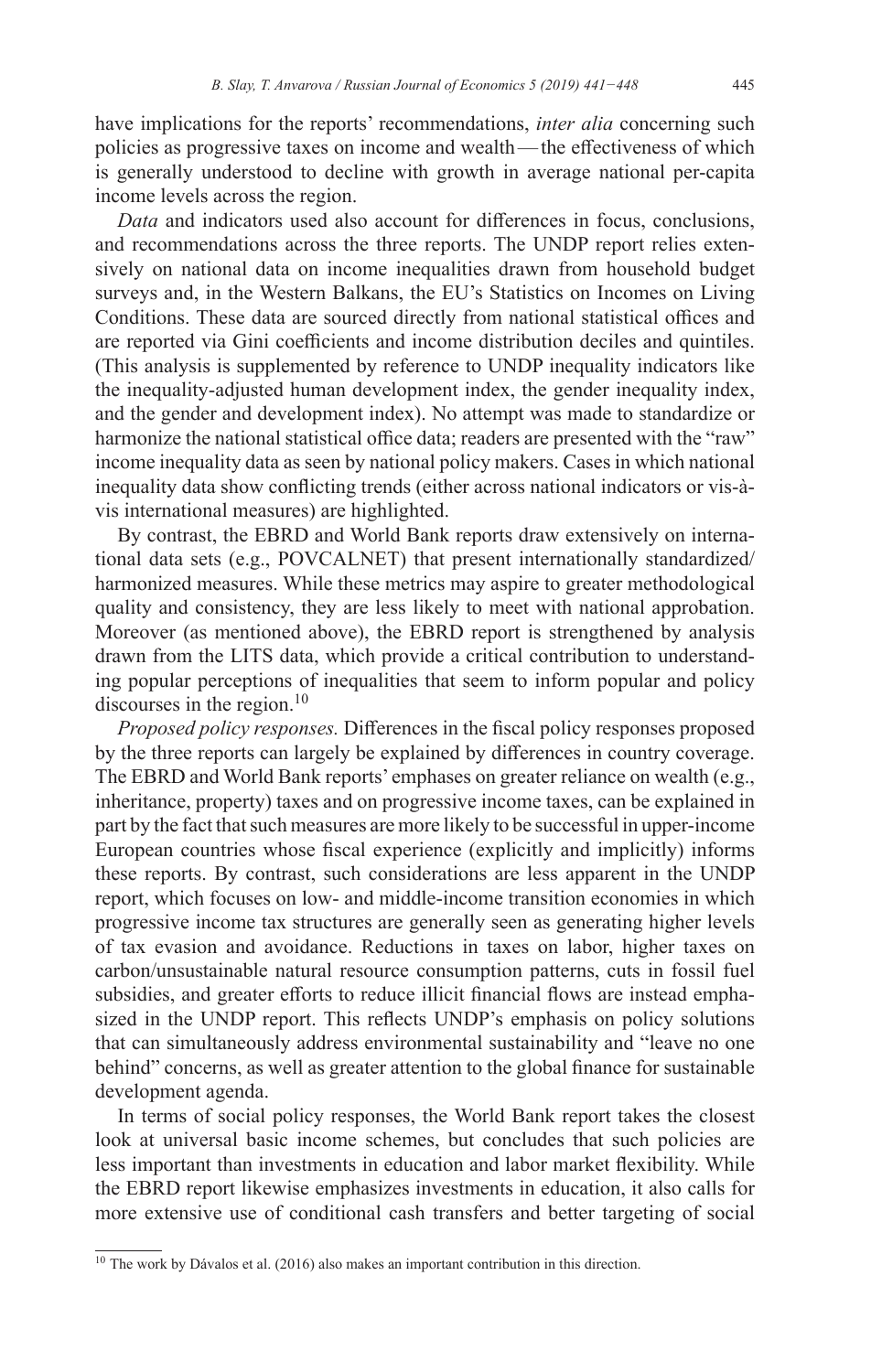benefits in general. The UNDP report by contrast focuses on integrated, wholeof-government approaches to social insurance, assistance, services, education, employment, and migration. This report's proposed expansion of care services to address gender-based labor market (and related forms of social exclusion) is a reflection of this integrated approach.

#### **3. Towards a common policy agenda**

Differences aside, the reports share a number of analytical and policy commonalities and recommendations, which generally fall into two areas.

*More and better inequality data and indicators are needed.* All three reports see the prevailing reliance on official income inequality data as problematic. This particularly concerns household budget survey data (especially in the region's low- and middle-income countries), which are widely seen as under-reporting the "tails" of national income distribution patterns. Experience from the region's upper-income countries points to greater efforts to combine personal income tax data with household budget survey data, in order to improve the accuracy of income inequality data. It also underscores the importance of more accurate property (real estate, land) registers—both for the introduction/expansion of property/wealth taxation, and for the collection of more robust data on the distribution of wealth. Greater reliance (for policy purposes) on data concerning spatial/geographic (in addition to socio-economic) inequalities may also be advisable.

Better data could be combined with more appropriate use of inequality indicators—particularly as concerns the shares of national income devoted to labor and capital. For example, because income from capital/property provides such a small share of total (reported) household income in the region, increases in the share of wages and salaries in household incomes can increase inequalities—particularly if this growth occurs towards the top of the wage scale. And because large shares of capital in the region remain under (or have been returned to) state ownership, increases in the share of national income distributed to capital can increase state revenues and help to fund social protection systems—thereby reducing inequality. Expanded use of multi-dimensional inequality indicators like UNDP's inequality-adjusted human development index, or its gender and development and gender inequality indexes, could also be helpful. (This would also better support monitoring of SDGs 5 and 10.)

*Tax reform.* All three of the reports call for increasing the *de facto* progressivity of national tax systems. The EBRD and World Bank reports propose making *de jure* personal income tax systems more progressive and broadening national tax bases; the UNDP report proposes reductions in payroll/labor tax rates, to reduce informality and labor market exclusion. Because payroll taxes are generally regarded as regressive, reductions in these rates can be seen increasing the tax system's overall *de facto* progressivity.<sup>11</sup>

<sup>&</sup>lt;sup>11</sup> In order to compensate for possible reductions in government budget revenues, the UNDP report calls for increases in carbon taxes or other levies to internalize negative environmental externalities. Because such taxes are generally regarded as regressive, this proposal can be seen reducing tax systems' overall *de facto*  progressivity.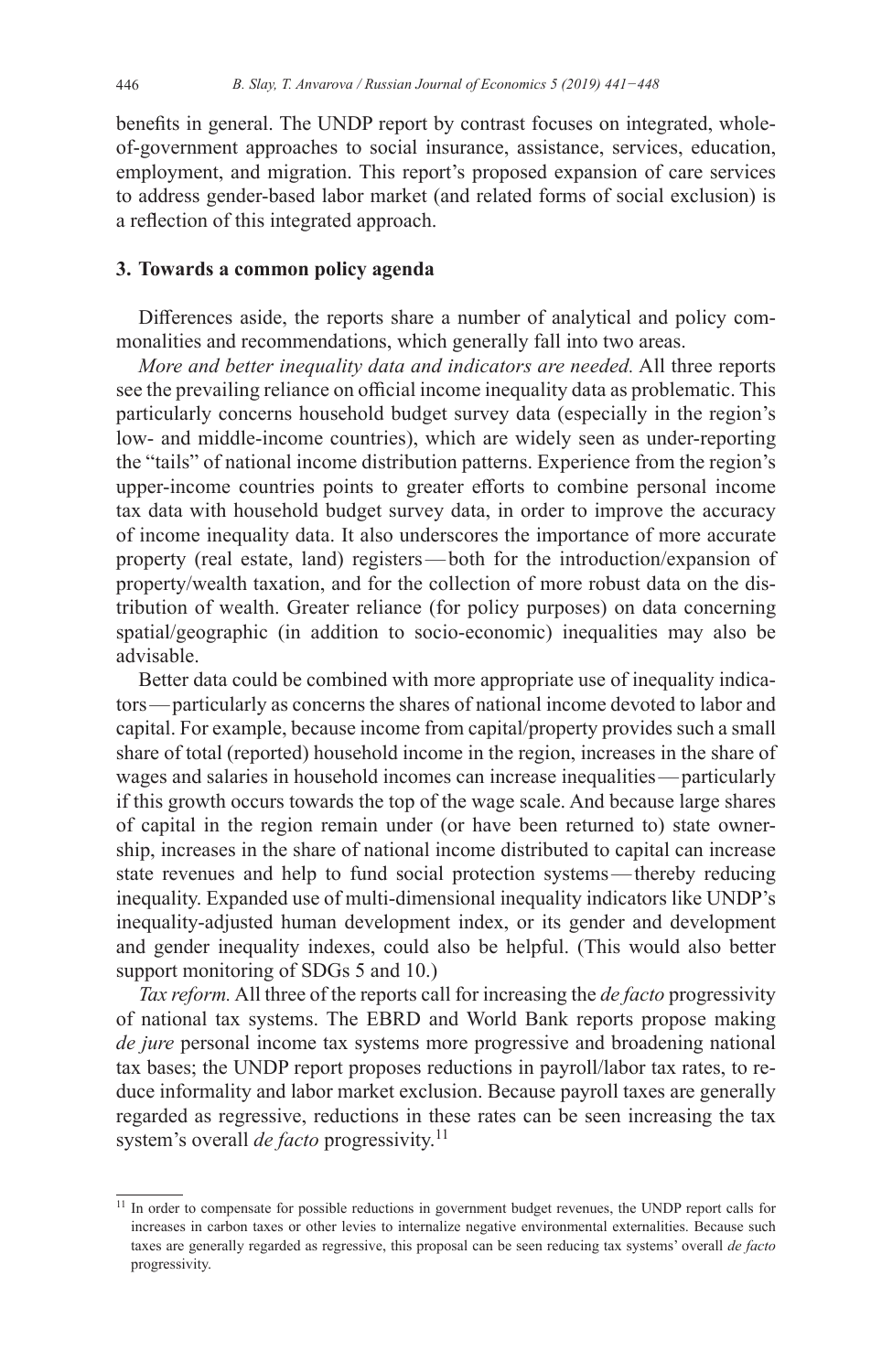Conspicuously lacking in these reports are the sorts of flat-tax narratives that were fixtures of tax reform debates in the region during the first decade of the new millennium (at least up until the onset of the global financial crisis in 2008–2009; see, for example, Filer et al., 2019). Nor has the global debate on international tax cooperation (in order, for example, to reduce illicit financial flows) made a significant impact on tax reform discussions in the region. However, demographics in many transition economies are increasingly seen as being on course to undermine traditional mechanisms for financing social insurance (e.g., pension and health) systems (see, for example, Abels et al., 2014). Governments, if they are serious about ensuring adequate funding for social protection while also reducing labor market exclusion due to high payroll tax rates, must increasingly be willing to finance these systems from general budget revenues—which should increasingly be financed by carbon and other taxes on negative externalities.

Other policy reforms to address inequalities, and which find support in these three reports, include:

- Increased investment in national capacities for the collection and analysis of official data that are disaggregated by gender and other vulnerability criteria;
- Increased investment in access to education;
- Efforts to strengthen the implementation/enforcement of anti-discrimination legislation (e.g., to provide for "equal pay for equal work," or to reduce discrimination against ethnic minorities); and
- The more aggressive implementation of market and governance reforms to improve commercial environments for small and medium-sized businesses (particularly in depressed areas).

#### **References**

- Abels, M., Arias Diaz, O. S., Eckardt, S., Immervoll, H., Koettl-Brodmann, J., Rudolph, H. P., Schwarz, A. M., & Zviniene, A. (2014). *The inverting pyramid: Pension systems facing demographic challenges in Europe and Central Asia*. Washington, DC: World Bank.
- Braguinsky, S. (2007). *The rise and fall of post-communist oligarchs: Legitimate and illegitimate children of praetorian communism*. Unpublished manuscript, SUNY Buffalo.
- Bussolo, M., Davalos, M. E., Peragine, V., & Sundaram, R. (2018). *Toward a new social contract: Taking on distributional tensions in Europe and Central Asia*. Washington, DC: World Bank.
- Dávalos, M. E, Demarchi, G., Santos, I., Kits, B., & Oral, I. (2016). *Voices of Europe and Central Asia: New insights on shared prosperity and jobs*. Washington, DC: World Bank.
- EBRD (2016). *Life in transition: A Decade of measuring transition*. London: European Bank for Reconstruction and Development.
- EBRD (2017). *Transition report 2016-17*. London: European Bank for Reconstruction and Development.
- Filer, R. K., Hanousek, J., Lichard, T., & Torosyan, K. (2019). "Flattening" tax evasion? Evidence from the post-communist natural experiment. *Economics of Transition and Institutional Change, 27* (1), 223–246.<https://doi.org/10.1111/ecot.12189>
- Guriev, S., & Rachinsky, A. (2005). The Role of oligarchs in Russian capitalism. *Journal of Economic Perspectives, 19* (1), 131–150.<https://doi.org/10.1257/0895330053147994>
- Lopez-Calva, L., & Lustig, N. (2009). The recent decline of inequality in Latin America: Argentina, Brazil, Mexico and Peru. *ECINEQ Working Paper*, No. 2009-140, Society for the Study of Economic Inequality.
- Milanovic, B. (2016). *Global inequality: A new approach for the age of globalization*. Cambridge, MA: Harvard University Press.